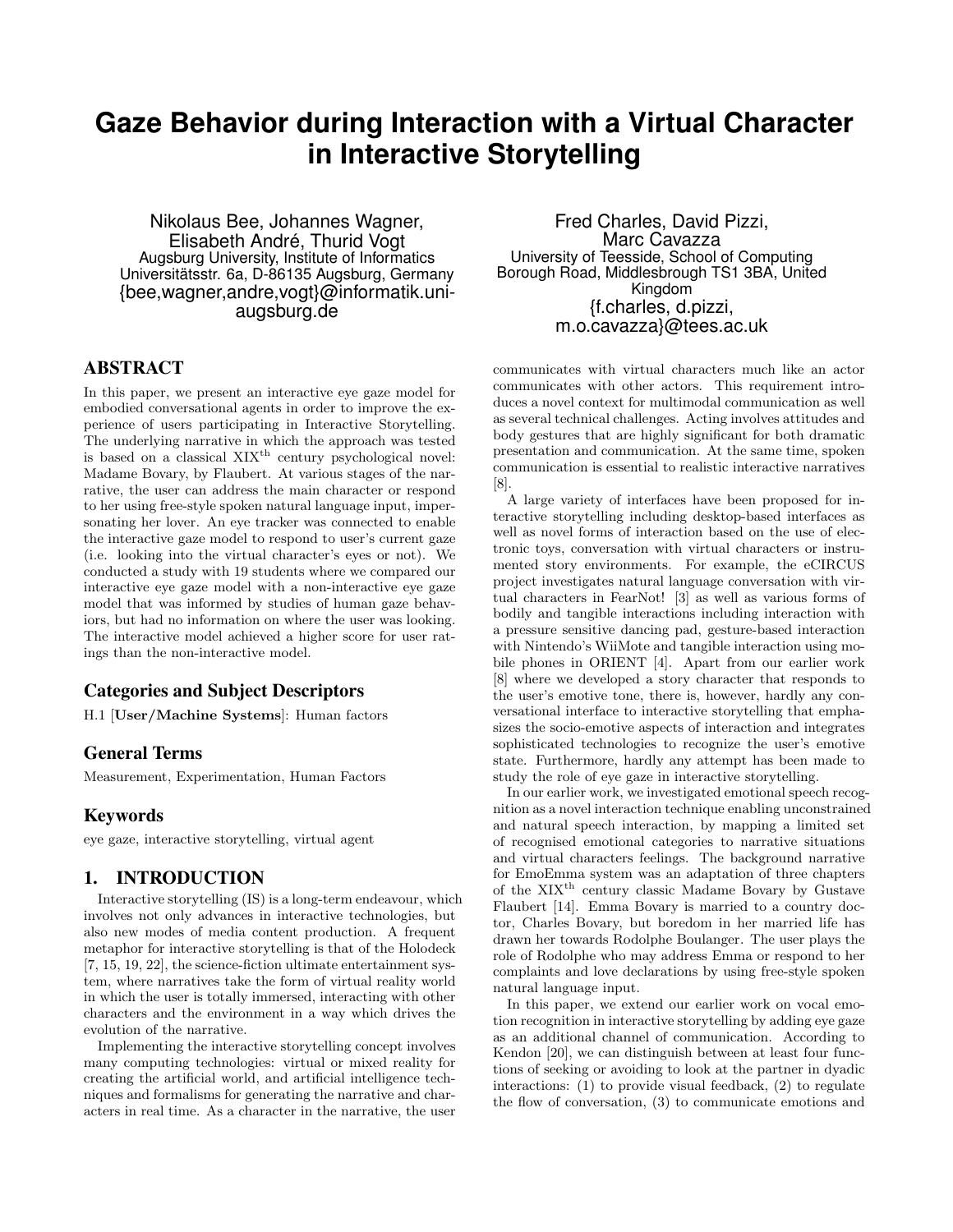relationships, (4) to improve concentration by restriction of visual input. Even though all four function are of relevance in the context of the EmoEmma IS system, we will focus as a first step on the role of eye gaze as a means to provide visual feedback. In order to come across as believable, EmoEmma should show that she is aware of the user and notices where he or she is looking. For example, when users start to stare at EmoEmma, which is often the case in systems where users interact with virtual characters (see, for example, [25]), EmoEmma should naturally avert her gaze as humans would do in social interactions. The EmoEmma IS system provides a good testbed for a gaze-aware agent since it allows the user to freely interact with the agent without any constraints on style or expressivity which might break the illusion.

In the following, we briefly review related work on techniques and studies focusing on eye gaze in human-agent communication. We then describe how the user's speech and gaze behaviors is analyzed using SSI, a framework for the synchronized analysis of multimodal input. After that, we present two eye gaze models that are both informed by studies of human eye gaze behaviors: an interactive eye gaze model that is sensitive the user's eye gaze and a noninteractive eye gaze model that does not have the information on where the user is looking. Finally, we report on a study we conducted within the EmoEmma IS system in order to compare the two eye gaze models focusing on the users' experience and their attitude towards the agent.

#### 2. RELATED WORK

A number of studies informed by human-human conversation that investigate the role of eye gaze in human-agent communication provide evidence that natural eye gaze behaviors of an agent are not only more positively perceived, but elicit also more natural responses in human users (see, for example, [9, 17, 21, 33]).

Colburn and colleagues [9] investigated whether natural eye gaze behaviors of an avatar elicit more natural eye gaze behaviors in users communicating with it. When an avatar was present, subjects spent more time looking at the screen. Even more attention was directed to the avatar when the agent relied on an eye gaze model that was informed by psychological studies on human-human conversation. Colburn and colleagues hypothesize that humans feel less shy when talking to a monitor than when talking to a real human. The effect occurred, however, only in the user-as-speaker condition which Colburn and colleagues attribute to the bad quality of the employed lip-synch mechanism. While Colburn and colleagues concentrate on the behavioral response to avatars employing an informed eye gaze model, Garau and colleagues [17] as well as Lee and colleagues [21] investigate the effect of informed gaze models on the perceived quality of communication by means of questionnaires. Both research teams observed a superiority of informed eye gaze behaviors over randomized eye gaze behaviors. A follow-up study by Vinayagamoorthy and colleagues [33] focused on the correlation between visual realism and behavioral realism. They found that the model-based eye gaze model improved the quality of communication when a realistic avator was used. For cartoonish avatars, no such effect was observed. While all these approaches modify parameters, such as the timing of changes in eye gaze, depending on whether the agent is speaking or listening, they do not track the users' eye gaze

behaviors.

Steptoe and colleages [30] used mobile eye trackers in order to drive the eye gaze behaviors of a user's avatar in a multiparty CAVE-based system. They found that eye gaze behaviors known from human-human communication also occurred in their 3D environment. For example, participants looked at the speaker when being asked a question or looked away when thinking of an appropriate response. The avatars in their 3D environment just mimicked, however, the eye gaze behavior of the human users and did not generate eye gaze behaviors autonomously.

Rehm and André [25] described an experiment where they investigated the user's level of attention in a multi-party scenario consisting of two human and one synthetic interlocutors. Their agent was not able to perceive the users. However, since the conversation followed a pre-defined sequence of turns, the agent knew whether the user to her left or to her right was speaking and could move her head into that direction.

Similar to Steptoe and colleagues, they found that certain eye gaze practices known from human-human conversation were followed. However, the users looked significantly more often to the agent when she was talking to them than when a human user was talking to them. The experiment left open whether this difference was caused by the novelty effect of the agent or by difficulties of the users to understand the agent.

Many systems investigating interactive models of visual attention make use of head trackers. They are able to roughly assess in which direction the user is looking, but do not have more detailed information on the user's eye gaze direction. Another application using an virtual agent is the MACK system [23]. The authors use a head tracker to determine a user's gaze in a direction giving task. The animated agent explains directions on a map and monitors the user's head. In that application, lack of negative feedback indicates successful grounding. If grounding fails, the agent will perform a repair action to help the user. Based on an analysis of human-human conversation, Sidner and colleagues [28] developed a model of engagement for a conversational robot that was able to track the user's face and adjusted its gaze accordingly. Even though the set of communicative behaviors of the robot was strongly limited, an empirical study revealed that users indeed seem to be sensitive to a robot's conversational gestures and establish mutual gaze with it.

One of the earliest work of using eye trackers for agentbased human interaction comes from Starker and Bolt [29]. They adapt "The Little Prince" to the users' current interest in a virtual scene that shows one planet from the story by Antoine de Saint-Exupéry. Dependent on the duration and focus of the user's gaze further details of the scene are described via a text-to-speech system. Another example is the FRED system [32] that makes use of 3D animated facial agents in a multi-agent setting that are controlled by a conversational gaze model. The agents have the capability to notice if the user (or another agent) is looking at them. Together with the speech data they can determine if they have to listen to someone else or if they can talk. The focus of this work is the regulation of conversational flow in a multi-agent environment. That is the users' eye gaze in combination with their speech is used by the agents to determine whether to speak or to listen. In contrast to them, we concentrate on mechanisms to establish mutual eye gaze and to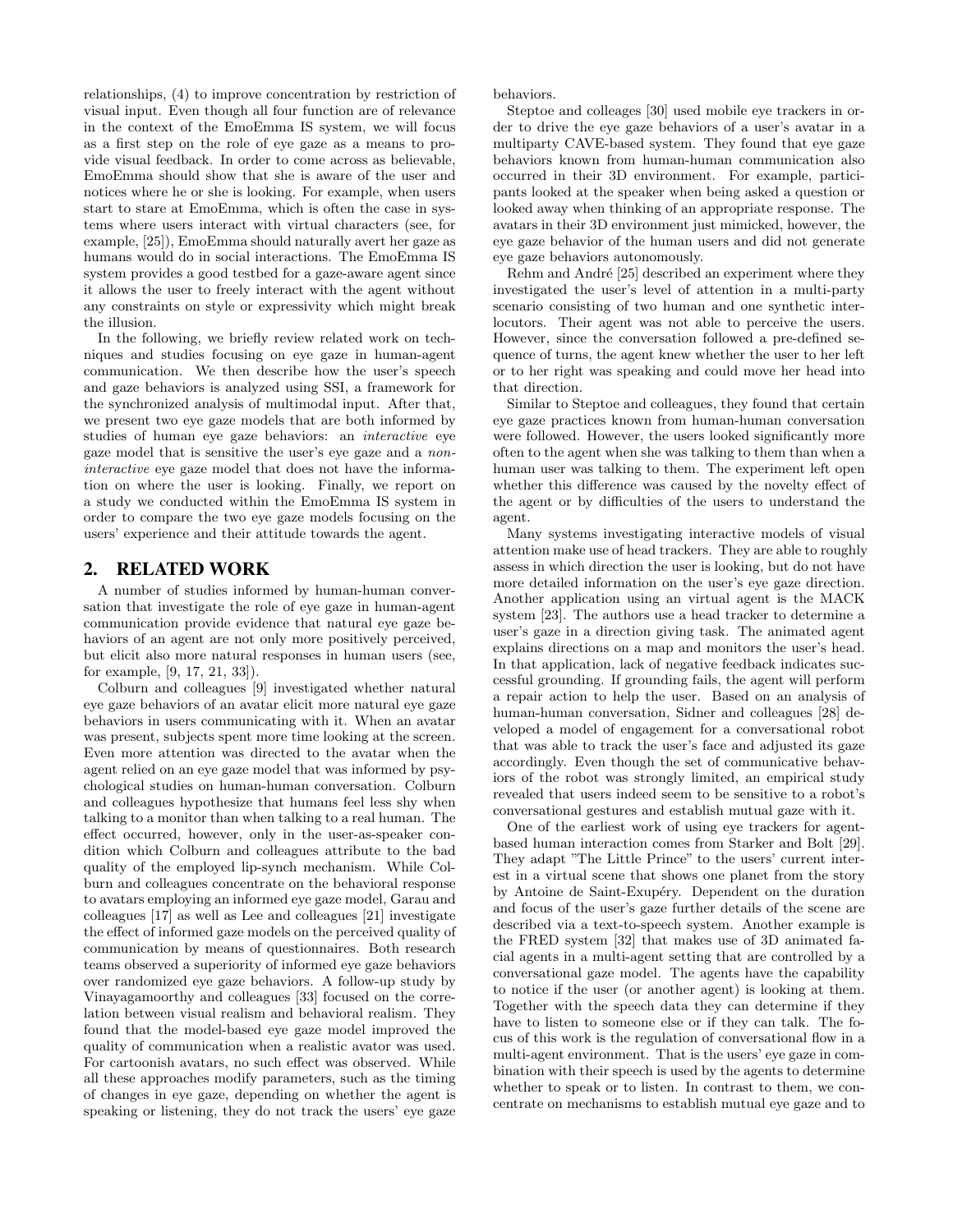respond to obtrusive staring behaviors in combination with turn taking. Unlike Vertegaal and colleagues, Eichner and colleagues [11] made use of an eye tracker to detect interest and attentiveness in a presentation. In an experiment, they showed that agents that adapted the content of their presentation to a user's eye gaze were perceived as more natural and responsive than agents that did not have that capability. The role of eye gaze as an important indicator for user attention and interest was also confirmed in a recent experiment by Nakano and Yamaoka [24].

# 3. ANALYSIS OF CONVERSATIONAL AND SOCIAL BEHAVIORS

Unlike earlier systems [10], our focus is not on the analysis of the semantics, but on the socio-emotional aspects of such a conversation. To analyze the user's behaviors when interacting with EmoEmma, we use SSI, short for Smart Sensor Integration [35], a framework for multimodal signal processing in real-time.

#### 3.1 Architecture

As depicted in Figure 1 SSI mediates between the sensors, which capture the user interaction, and the system, which generates in real-time the response according to the input. The information provided by SSI ranges from raw sensor data, such as eye coordinates or skin conductivity level, over low level features, such as voice pitch or heart rate, to high level description, such as the level of interest or emotional states. Exchange of information to the character control system happens continuously based on a regular update interval, or discrete, either driven by the signals, for example based on activity detection, or on request, for example when a decision has to be made. For the work presented here, we do not make use of all channels SSI supports. Rather, we focus on the acoustic properties of speech and on the user's eye gaze behaviors.



#### Figure 1: We measure user interaction with different sensor devices, which are synchronized and preprocessed through the SSI framework.

Emotional categories extracted from the user's utterance are analysed in terms of the current narrative context to produce a specific influence on the target character, which will become visible through a change in its behaviour, achieving a high level of realism for the interaction. The character's behavior is driven by an emotional planner, which determines the actions a character may undertake based on its feelings. In addition to analyzing the acoustic of speech as

input to the emotional planner, we track the user's eye gaze. So far, we do not make use of eye gaze to drive the narrative. Rather, we focus on eye gaze as a means to make users feel that the character is aware of them. That is the user's eye gaze has a direct impact on the character's behavior who would, for example, avert her gaze if the user continuously stares at her, see Section 4.3.

#### 3.2 Emotional Speech

Affective input from the voice is analyzed by EmoVoice [34], which has been integrated as a tool box into SSI.

Real-time recognition of vocal emotions is a three-step process. First, the acoustic input signal coming continuously from the microphone is segmented into chunks by Voice Activity Detection (VAD), which segments the signal into speech frames with no pauses within longer than about 0.5 seconds. Next, from this speech frame, a number of features relevant to affect are extracted. The features are based on pitch, energy, Mel Frequency Cepstral Coefficients (MFCC), the frequency spectrum, the harmonics-to-noise ratio, duration and pauses. The actual feature vector is then obtained by calculating statistics (mean, maximum, minimum, etc.) over the speech frame ending up with around 1300 features. A full account of the feature extraction strategy can be found in [34].

In the last step, the feature vector is classified into an affective state. Integrated classifiers are Support Vector Machines (SVM) and Naïve Bayes (NB), while the latter one is used more often because it is faster and thus responds better to real-time demands. The NB classifier is very fast, even for high-dimensional feature vectors, and therefore especially suitable for real-time processing. However, it has slightly lower classification rates than the SVM classifier which is a very common algorithm used in offline emotion recognition. In combination with feature selection and thereby a reduction of the number of features to less than 100, SVM is also feasible in real-time.

## 3.3 Eye Gaze

Many systems investigating interactive models of visual attention make use of head trackers [23, 28]. They are able to roughly assess in which direction the user is looking, but do not have more detailed information on the user's eye gaze direction. In our work, we make use of the SMI iView X RED eye tracker. It operates with a sampling rate of 50 Hz and the tracking accuracy is less than 0.5◦ . The distance between the eye tracker and the user should be about 60 - 80 cm. The advantages of an unobtrusive, contact-less eye tracker include that users do not have to wear a sometimes bulky apparatus and thus are not steadily reminded that their gaze is tracked. Further, the SMI iView X

RED eye tracker allows head movements horizontally and vertically up to 20 cm in each direction.

To find fixations we use the I-DT algorithm described by Salvucci et al. [27]. According to I-DT, a fixation is detected when the eye coordinates of a frame lie within the distribution *disp*. For each frame *disp* is calculated with the following formula:  $disp = (max_x - min_x) + (max_y - min_y)$ where  $min_x, max_x, min_y$  and  $max_y$  are the minimum and maximum coordinate values of all points inside the frame. If disp is beyond a certain threshold the current frame is detected as the beginning of a fixation and then expanded by following points until the threshold is exceeded. This marks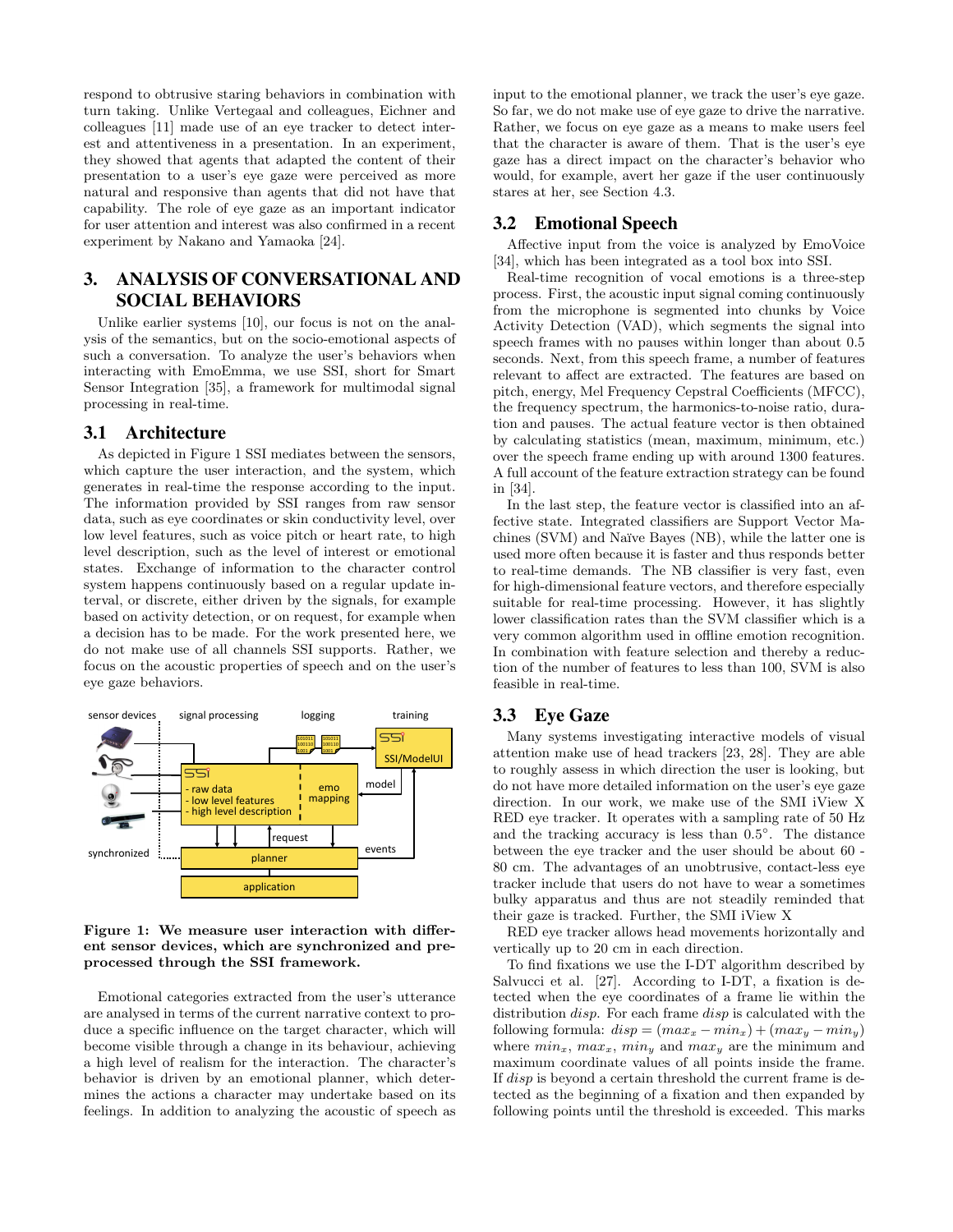the end of a fixation. The samples in the final window are averaged to a single fixation point. For our purpose a minimum length of 120 ms and threshold of 15 pixels have been found to give reasonable results.

# 4. VIRTUAL CHARACTER

EmoEmmas is a full body 3D character that synchronizes speech, facial displays, head and eye movements to converse with the human user.

#### 4.1 Facial Expression

Ekman and Friesen developed the Facial Action Coding System (FACS) to classify human facial expressions [12]. FACS divides the face into action units (AU) to describe the different expressions a face can display (e.g. inner brow raiser, nose wrinkler, or cheek puffer). Although FACS was originally designed to analyze natural facial expressions, it turned out to be usable as a standard for production purposes too. That is why FACS based coding systems are used with the generation of facial expressions displayed by virtual characters, like Kong in Peter Jackson's King Kong [26]. But the usage of FACS is not only limited to virtual characters in movies. The gaming industry with Half-Life 2 by Valve, also utilizes the FACS system to produce the facial expressions of their characters [31].

Emma (see Fig. 2), was enhanced to use the FACS to synthesize a huge set of different facial expressions. The action units were designed using morph targets and thus give the designer the full power in defining the facial expression outlook. The system includes a tool to control the single action units [6]. The tool allows us to store the result in an XML file for later usage in our agent system.

The FACS-based approach for a facial animation system provides the opportunity to use the Facial Expression Repertoire (FER) [13], which maps over 150 emotional expressions to the action units of FACS. Not only does it explain in detail, which action unit must be activated for certain facial expressions, it further provides a rich dataset of videos which show how the action units ought to be designed. The morph targets for the action units are modeled using the actor's templates from the FER. For rendering the character and its animations the Horde3D GameEngine [2] is used.

## 4.2 Speech

The system interfaces the Microsoft Speech API to synchronize the audio output with the lip movements. This allows us to use any text-to-speech that supports SAPI 5. As the quality of common TTS systems may not be satisfactory, we integrated a module to synchronize prerecorded audio speech files with the lip movements of the virtual character. This allows us to use highly emotional sentences or affect bursts to be spoken through a virtual character. As FACS defines several action units involving mouth muscles (e.g. lip funneler, lip tightener, mouth stretch), we utilize the FACS system for lip movements. The approach is similar to displaying facial expressions. The output from the editor to modify the single action units is stored in an XML file. Reusing the FACS approach for visemes enables Emma to display facial expressions and lip movements in parallel.

## 4.3 Gaze Model

A number of studies that investigate the role of eye gaze in human-agent communication provide evidence that natural eye gaze behaviors of an agent that is informed by studies of human-human conversation are not only more positively perceived, but elicit more natural responses in human users (see, for example,  $[9, 17, 21, 33]$ ). In our work, we start from the gaze model developed by Fukayama and colleagues [16] which allows us to specify a number of gaze parameters that influence the impression a character conveys. Their model includes two states: looking at the user and averting the gaze from the user. Three parameters define how often, how long (500 to 2000 ms) and where the virtual agent looks. The gaze targets consist of a set of random points from either all over the scene, above, below or close to the user. The probabilities of changing from one state to the other or staying in the same state depend on the amount and the mean duration of the gaze parameters. Fukayama and colleagues rated the impression particular gaze patterns conveyed that were produced by modifying the gaze parameters. They found that a medium amount of gaze and a mean duration between 500 to 1000 ms conveys a friendly gaze behavior. The orientation of the gaze direction did not play a decisive role in distinguishing between friendly and dominant gaze behavior, except a downward gaze was considered as less dominant. Fukayama and colleagues evaluated their gaze behavior model by only displaying eyes to the users. Thus, we evaluated their model with a full virtual head that in addition moves his head and eyes. Basically, we followed their settings, but distinguished whether the agent is speaking or listening.

Our gaze model was extended with further parameters as our virtual agent is capable of reacting to the user's current gaze using an eye tracker. The maximal and minimal duration of mutual gaze can now be set as well. Furthermore, we may indicate the maximal duration the virtual agent gazes around. We modeled two different gaze modes for our agent. In the interactive mode, the character looks for about 2 s (between 1 and 3 s) at the user before she averts her gaze again for about 4 s (between 2 and 6 s). Whenever the user is looking at Emma, she is trying to establish mutual gaze and hold it for about 1 s (between 0.75 and 1.25 s). In the non-interactive mode, the agent's gaze model is parameterized in such a way that the agent seems randomly to look at the user or averts its gaze and the virtual character gazes on average for a period of 1 s (0-2 s) in any state. For both modes, the duration of gaze to and away from the user is slightly adapted depending on whether the agent is talking or listening to account for the fact people look more at the interlocutor when listening than when talking, see [1].

## 5. EVALUATION OF THE GAZE MODELS

In the following, we present the results of a study we conducted using EmoEmma as a test bed in order to find out how users perceive a character that reacts to their eye gaze. In particular, we wanted to know whether the integration of an eye gaze model had any impact on the user's perception of social presence (P), their level of rapport with the character  $(R)$ , their engagement  $(E)$ , the social attraction of the character (A) and the subjective perception of the story (S).

## 5.1 Experimental Setting

We prepared an experimental setting to compare the two eye gaze models introduced in Section 4.3 interactive and non-interactive while users are interacting with a virtual character.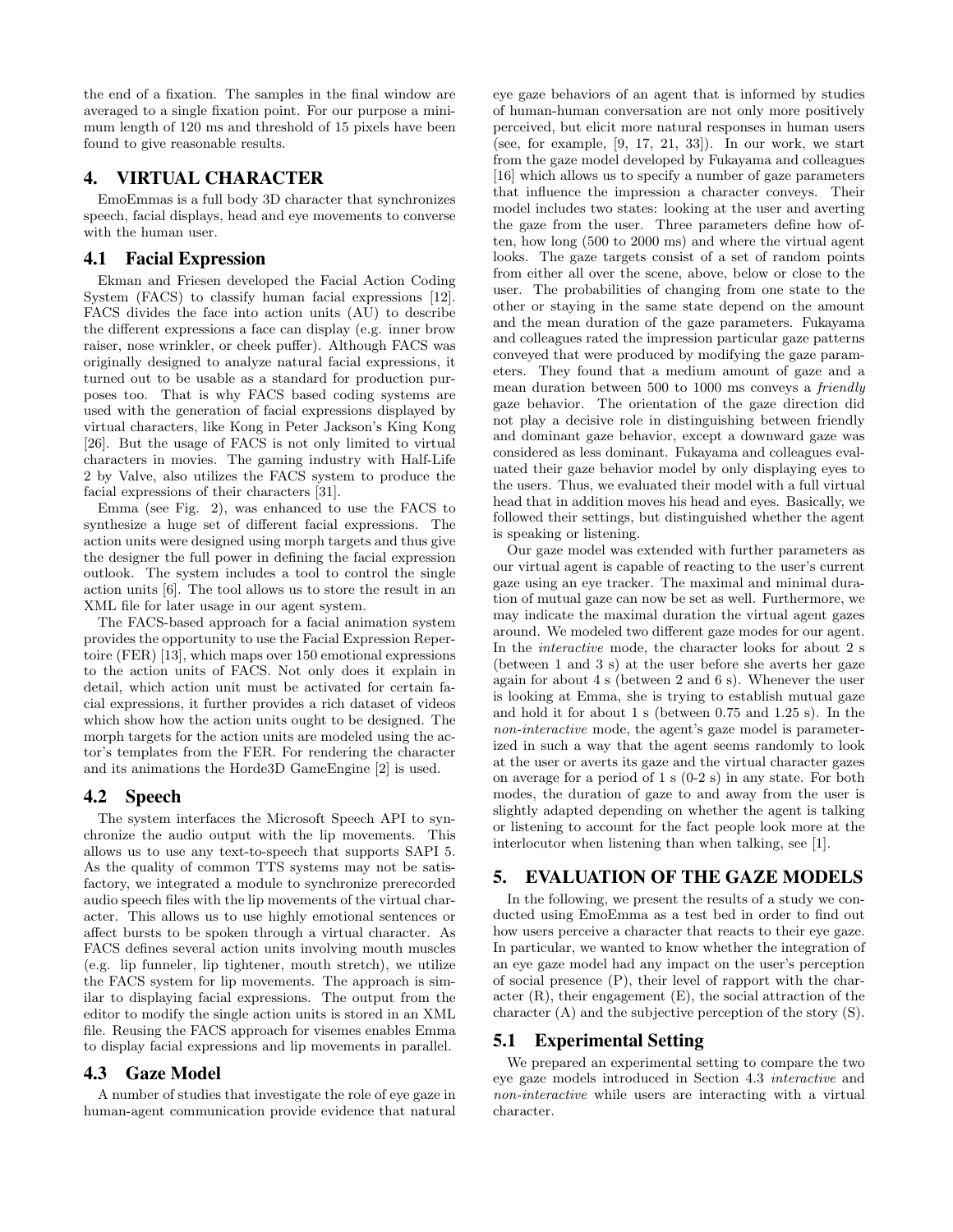The user is placed in front of a table on which the eye tracker was placed. The eye tracker with an incline of 23◦ is placed 80 cm above ground and 140 cm away from the projection surface. The user is seated 60 - 80 cm in front of the eye tracker. In total the user is about 2 m away from the virtual agent, which is within the social space according to [18]. The projection surface sizes  $120 \times 90$  cm, which displays the virtual agent in life-size (see Fig. 2). To avoid that the user automatically stares at the virtual agent (which would happen if it was placed in the center of the visual display), we placed it on the left side. To offer an enriched scene where the user has the choice to look away from the virtual agent, Emma was placed in the dining room of her house, which includes chairs and tables (see Fig. 2).



Figure 2: Set-up for the interaction with Emma.

The procedure was as follows: First, the subjects were placed in front of the projection screen. Then the eye tracker was calibrated, which took less than 2 minutes.<sup>1</sup> The subjects were first informed about the background of the story. Then, they were told that they would enter the story in the role of Rodolphe who finds Emma alone in the salon and should try to engage her in a conversation. To exclude any side effects resulting from dynamically evolving stories of varying quality, we decided to use fixed story lines for the experiment . Thus, for the experiment, just EmoEmma's eye gaze behavior was automated, but see [8] for an experiment with EmoEmma which included automated emotion recognition from speech. We do not consider fixed story lines as a major problems in this particular case since Emmas's verbal utterances were carefully chosen so that the users could in general make sense of them. In addition, the scenario chosen - the user in the role of Rodolphe is expected to approach Emma to start an affair with her - left the user with enough space for interpretation. In the experiment, Emma produced 12 turns pausing briefly (3-5 s) after each of them to give the user a chance to respond. Emma started with 'Hello Rodolphe, I am so delighted!' and the user could for example answer with 'Hello Emma, I feel just the same way!'. The whole process for each subject took about 20 minutes including the introduction to the story sequence whereby one interaction sequence took about 3 minutes. The order of the two gaze models (i.e. interactive and non-interactive) was randomized for each subject to avoid any bias due to

ordering effects. Overall, we recruited 19 subjects (2 females and 17 males) with a mean age  $25.3$  (SD = 3.1) for the experiment. All subjects were native speakers of German.

#### 5.2 Social Presence, Engagement and Interactional Rapport

The objective of the study was to find out whether the different modes had any impact on the subjects' experience ratings. In particular, we used a post-questionnaire with a 9 point rating scale (from strongly disagree to strongly agree) to assess the subjects' sense of social presence (P), their level of rapport with the character  $(R)$ , their engagement  $(E)$ , the social attraction of the character (A) and the subjective perception of the story (S).

#### *Measures.*

Social Presence  $(P)$ . We indexed the subjects' sense of social presence using the items "I had the feeling that Emma was aware of me.", "I had the feeling of personal contact to Emma.", "Emma was impersonal." (reverse coded), and "Emma was reserved." (reverse coded).

Rapport with the Character  $(R)$ . The level of rapport with the virtual character was measured using the items "I would have liked to continue the interaction with Emma.", "Emma's behavior was natural.", "I had the feeling that Emma reacted on me.", and "Emma's behavior was synchronous to mine.".

Engagement  $(E)$ . We indexed the user's level of engagement with the following two items: "I enjoyed the first meeting with Emma." and "I found it easy to flirt with Emma.".

Social Attraction of the Character (A). The users' social attraction of the character was measured using "I had the feeling, that Emma was interested in me." and "Emma was sympathetic.".

Perception of the Story  $(S)$ . The subjective perception of the story was measured using the items "I would like t know, how the episode with Emma continues.", "I had no problems to empathize with the part of Rodolphe.", and "I had the feeling to influence the story with my eye gaze.".

#### *Results.*

The significance analyses between the interactive gaze mode and the non-interactive mode were conducted using a paired two-tailed t-test. A look at Figure 3 reveals that all groups received more positive ratings for the interactive gaze model than for the non-interactive gaze model.

The significance test reveals that the presence measure differs significantly between the interactive and non-interactive gaze mode (P:  $t(75) = 2.6, p = 0.01$ ). Also the rapport measure reveals significant differences between these two modes  $(R: t(75) = 2.3, p = 0.02)$ . However, the other measures did not reveal any significant differences (E:  $t(37) = 1.6, p =$ 0.11; A:  $t(37) = 1.2, p = 0.25$ ; S:  $t(56) = 1.5, p = 0.15$ .

#### *Analysis of the Subjects' Eye Gaze Behaviors.*

First of all, we investigated to what extent the subjects were looking at Emma while she was speaking or silent. This gives us evidence whether the user interacts with Emma in a similar way as they would do in human-human interaction. We calculated the fixation points from the raw eye gaze data using the algorithm presented in Section 3.3. Furthermore, we divided the scene into two areas. The first area covers the eyes of the virtual character and the second area the rest of the scene.

<sup>&</sup>lt;sup>1</sup>To measure user engagement, we also connected users with skin conductance and blood volume pressure sensors and recorded their upper body. These data have, however, not yet been analyzed.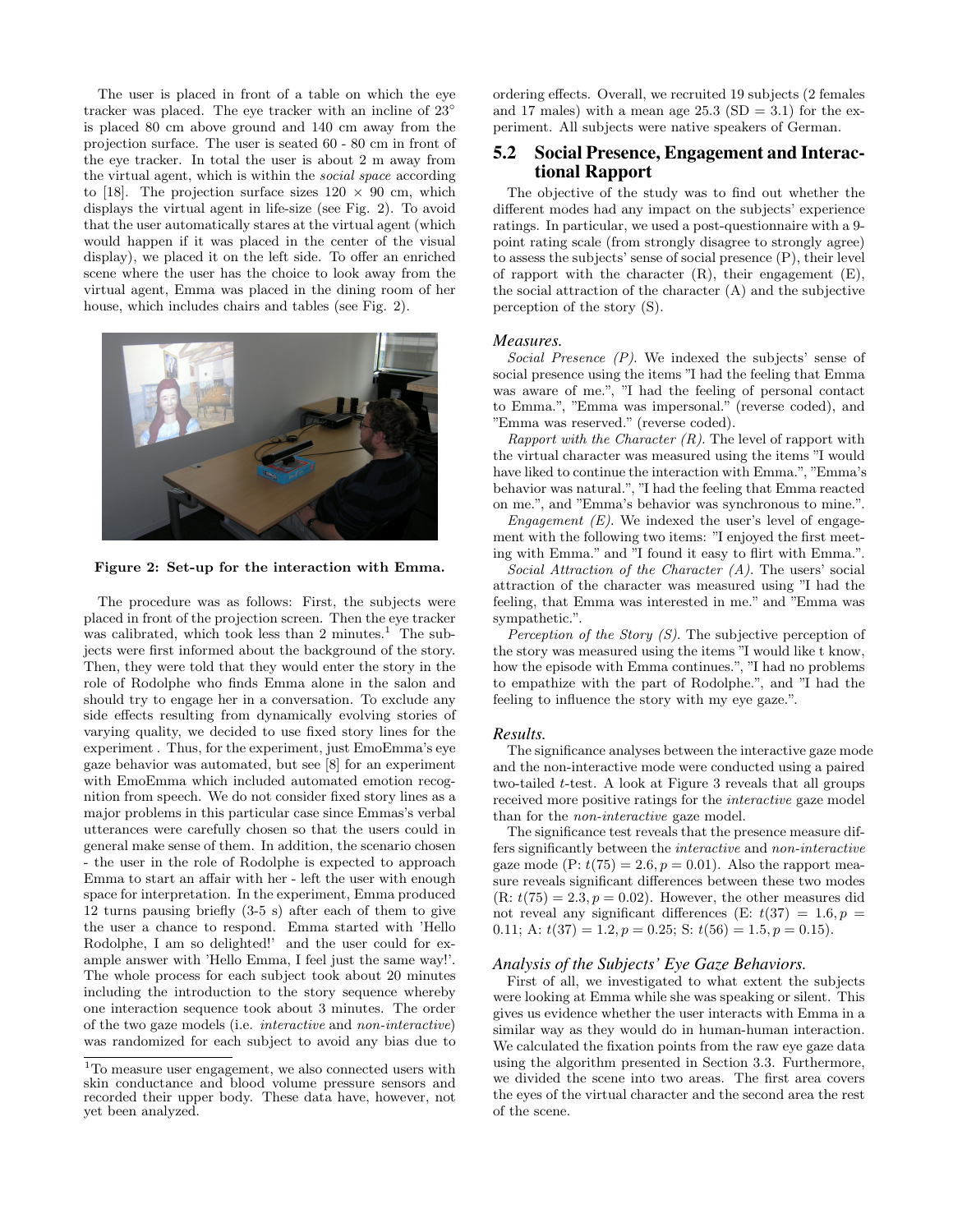

Figure 3: Results for the questions compared with the interactive and non-interactive gaze model while interacting with Emma  $(*p < 0.05)$ .

We found that independent from the gaze mode, the users were looking at Emma around 76% of the time in contrast to Kendon [20] who found that in human-human interaction a human is looking on average 50% of the time at an interlocutor. Further, Kendon reports that this quote varies from 28% to 70% whereas we found a variation of 46% to 98%.

Argyle and Cook [1] found that humans look about 75% at interlocutors while listening and 41% while speaking. Independent from the gaze mode, we found that users interacting with a virtual agent look about 81% of the time at the agent while listening and about 71% of the time at Emma while speaking. Although the users were in total much more looking at Emma, the relationship between listening and speaking remains comparable (i.e. the user looks at the interlocutor considerably longer when listening than when speaking) to human-human interaction. These findings are in line with an earlier study conducted by us [25] and we ascribe them to the novelty effect of the agent.

#### 6. CONCLUSION

In this paper, we presented an interactive eye gaze model for a virtual character. The eye gaze model was integrated and tested within an existing story telling system in which the user could freely interact with the main character impersonating one of the story characters. An evaluation led to interesting results regarding the users' perception of the interaction and their attitude towards the character. We found that the interactive gaze mode led to a better user experience compared to the non-interactive gaze mode. Indeed, the interactive gaze mode achieved a higher score for all items of a questionnaire measuring the user's sense of social presence, their level of rapport with the agent, their engagement, the social attraction of the character and the subjective perception of the story. These results correspond with our previous findings, where we analyzed the interaction with a virtual character on eye gaze basis only [5]. Additionally, we found that users adhere to patterns of gaze behaviors for speaker and addressee that are also characteristic of dyadic human-human interactions. However, they looked significantly more often to the virtual interlocutor than is typical of human-human interactions.

Our future work will concentrate on a more thorough analysis of the users' eye gaze behaviors in the two different

modes to investigate whether the different eye gaze behaviors of the agent have any impact on the user's eye gaze behaviors. So far, we implemented an interactive eye gaze model to improve the users' overall experience with interacting with a story character. Eye gaze, could, however, also be used as an implicit or explicit input channel to drive a narrative. For example, when a user interacting with EmoEmma seems disengaged, she might change the topic or even stop the conversation. We therefore plan to focus on the role of eye gaze as an important indicator of engagement in a conversation to influence EmoEmma's behavior. In combination with the emotional tone of the user's voice, the user's level of engagement could be used as an additional factor to determine scene evolution.

# 7. REFERENCES

- [1] Argyle and Cook. Gaze & Mutual Gaze. Cambridge University Press, 1976.
- [2] Augsburg University. Horde3D GameEngine.
- [3] R. Aylett, S. Louchart, J. Dias, A. Paiva, M. Vala, S. Woods, and L. Hall. Unscripted narrative for affectively driven characters. IEEE Comput. Graph.  $Appl., 26(3):42-52, 2006.$
- [4] R. Aylett, N. Vannini, E. Andre, A. Paiva, S. Enz, and L. Hall. But that was in another country: agents and intercultural empathy. In AAMAS '09: Proc. of The 8th International Conference on Autonomous Agents and Multiagent Systems, pages 329–336, Richland, SC, 2009.
- [5] N. Bee, E. André, and S. Tober. Breaking the ice in human-agent communication: Eye-gaze based initiation of contact with an embodied conversational agent. In 9th International Conference on Intelligent Virtual Agents (IVA), pages 229–242. Springer, 2009.
- [6] N. Bee, B. Falk, and E. André. Simplified facial animation control utilizing novel input devices: A comparative study. In International Conference on Intelligent User Interfaces (IUI '09), pages 197–206, 2009.
- [7] M. Cavazza, J. L. Lugrin, D. Pizzi, and F. Charles. Madame bovary on the holodeck: immersive interactive storytelling. In MULTIMEDIA '07: Proc. of the 15th international conference on Multimedia, pages 651–660. ACM, 2007.
- [8] M. Cavazza, D. Pizzi, F. Charles, T. Vogt, and E. André. Emotional input for character-based interactive storytelling. In AAMAS '09: Proc. of The 8th International Conference on Autonomous Agents and Multiagent Systems, pages 313–320, 2009.
- [9] A. Colburn, M. Cohen, and S. Drucker. The role of eye gaze in avatar mediated conversational interfaces. Technical report, Microsoft Research, 2000.
- [10] S. Dow, M. Mehta, E. Harmon, B. MacIntyre, and M. Mateas. Presence and engagement in an interactive drama. In CHI '07: Proc. of the SIGCHI conference on Human factors in computing systems, pages 1475–1484, New York, NY, USA, 2007. ACM.
- [11] T. Eichner, H. Prendinger, E. André, and M. Ishizuka. Attentive presentation agents. In Intelligent Virtual Agents (IVA 2007), pages 283–295, 2007.
- [12] P. Ekman and W. Friesen. Unmasking the Face. Prentice Hall, 1975.